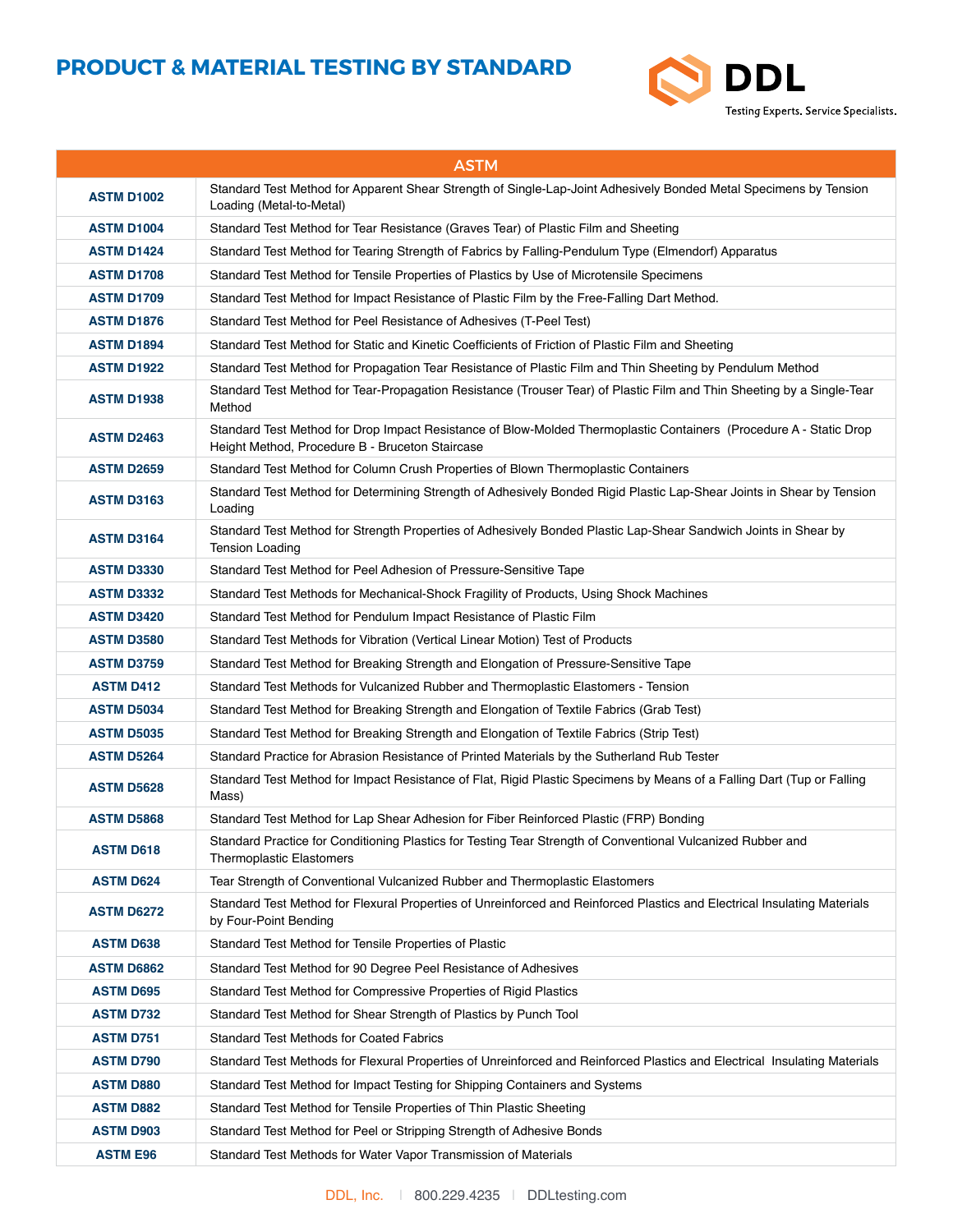

| <b>ASTM F1306</b> | Standard Test Method for Slow Rate Penetration Resistance of Flexible Barrier Films and Laminates                                 |
|-------------------|-----------------------------------------------------------------------------------------------------------------------------------|
| <b>ASTM F1929</b> | Standard Test Method for Detecting Seal Leaks in Porous Medical Packaging by Dye Penetration                                      |
| <b>ASTM F2051</b> | Standard Specification for Implantable Saline Filled Breast Prosthesis                                                            |
| <b>ASTM F2132</b> | Standard Specification for Puncture Resistance of Materials Used in Containers for Discarded Medical                              |
| <b>ASTM F2824</b> | Standard Test Method for Mechanical Seal Strength Testing for Round Cups and Bowl Containers with Flexible<br>Peelable Lid        |
| <b>ASTM F2878</b> | Standard Test Method for Protective Clothing Material Resistance to Hypodermic Needle Puncture                                    |
| <b>ASTM F88</b>   | Standard Test Method for Seal Strength of Flexible Barrier Materials                                                              |
|                   | <b>ISO</b>                                                                                                                        |
| <b>ISO 37</b>     | Rubber, vulcanized or thermoplastic - Determination of tensile stress-strain                                                      |
| <b>ISO 178</b>    | Plastics - Determination of flexural properties                                                                                   |
| <b>ISO 291</b>    | Plastics - Standard atmospheres for conditioning and testing                                                                      |
| <b>ISO 594-2</b>  | Conical fittings with 6% (Luer) taper for syringes, needles and certain other medical equipment - Part 2: Lock fittings           |
| <b>ISO 594-1</b>  | Conical fittings with 6% (Luer) taper for syringes, needles and certain other medical equipment - Part 1: General<br>requirements |
| <b>ISO 1135-5</b> | Transfusion equipment for medical use-Part 5: Transfusion sets for single use with pressure infusion apparatus                    |
| <b>ISO 1135-4</b> | Transfusion equipment for medical use- Part 4: Transfusion sets for single use, gravity feed                                      |
| <b>ISO 5636-5</b> | Paper and board - Determination of air permeance and air resistance (medium range)                                                |
| <b>ISO 6383-2</b> | Plastics - Film and sheeting - Determination of tear resistance - Part 2: Elmendorf method                                        |
| <b>ISO 7864</b>   | Sterile hypodermic needles for single use                                                                                         |
| <b>ISO 7886-4</b> | Sterile hypodermic syringes for single use - Part 4: Syringes with re-use prevention feature.                                     |
| <b>ISO 7886-3</b> | Sterile hypodermic syringes for single use - Part 3: Auto-disable syringes for fixed-dose immunization.                           |
| <b>ISO 7886-2</b> | Sterile hypodermic syringes for single use - Part 2: Syringes for use with power-driven syringe pumps.                            |
| <b>ISO 7886-1</b> | Sterile hypodermic syringes for single use - Part 1: Syringes for manual use.                                                     |
| ISO 8536-12       | Infusion equipment for medical use - Part 12: Check valves                                                                        |
| ISO 8536-11       | Infusion equipment for medical use - Part 11: Infusion filters for single use with pressure infusion equipment                    |
| ISO 8536-10       | Infusion equipment for medical use - Part 10: Accessories for fluid lines for single use with pressure infusion equipment         |
| <b>ISO 8536-9</b> | Infusion equipment for medical use - Part 9: Fluid lines for single use with pressure infusion equipment                          |
| <b>ISO 8536-8</b> | Infusion equipment for medical use - Part 8: Infusion sets for single use with pressure infusion equipment                        |
| <b>ISO 8536-7</b> | Infusion equipment for medical use - Part 7: Caps made of aluminum-plastics combinations for infusion bottle                      |
| ISO 8536-6        | Infusion equipment for medical use - Part 6: Freeze drying closures for infusion bottles                                          |
| <b>ISO 8536-5</b> | Infusion equipment for medical use - Part 5: Burette infusion sets for single use, gravity feed                                   |
| <b>ISO 8536-4</b> | Infusion equipment for medical use - Part 4: Infusion sets for single use, gravity feed                                           |
| ISO 8536-3        | Infusion equipment for medical use - Part 3: Aluminum caps for infusion bottles                                                   |
| <b>ISO 8536-2</b> | Infusion equipment for medical use - Part 2: Closures for infusion bottles                                                        |
| ISO 8536-1        | Infusion equipment for medical use - Part 1: Infusion glass bottles                                                               |
| <b>ISO 8537</b>   | Sterile single-use syringes, with or without needle, for insulin                                                                  |
| <b>ISO 9626</b>   | Stainless steel needle tubing for manufacture of medical devices                                                                  |
| ISO 10555-6       | Intravascular catheters - Sterile and single-use catheters - Part 6: Subcutaneous implanted ports                                 |
| ISO 10555-5       | Intravascular catheters - Sterile and single-use catheters - Part 5: Over-needle peripheral catheters                             |
| ISO 10555-4       | Intravascular catheters - Sterile and single-use catheters - Part 4: Balloon dilatation catheters                                 |
| ISO 10555-3       | Intravascular catheters - Sterile and single-use catheters - Part 3: Central venous catheters                                     |
| ISO 10555-1       | Intravascular catheters - Sterile and single-use catheters - Part 1: General requirements                                         |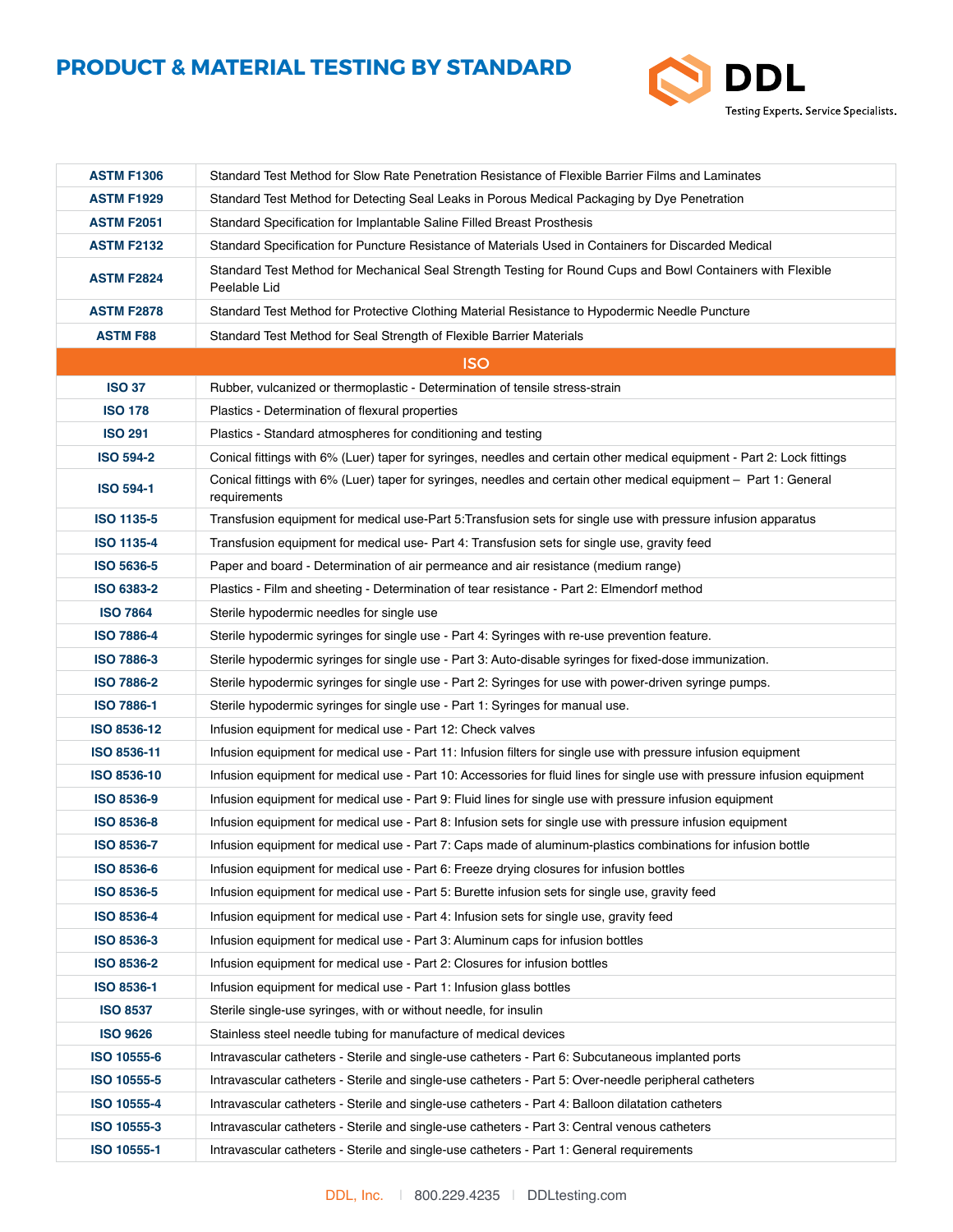

| <b>ISO 11040-8</b>   | Prefilled syringes – Part 8: Requirements and test methods for finished prefilled syringes                                                                                                      |  |  |
|----------------------|-------------------------------------------------------------------------------------------------------------------------------------------------------------------------------------------------|--|--|
| <b>ISO 11040-6</b>   | Prefilled syringes - Part 6: Plastic barrels for injectables                                                                                                                                    |  |  |
| <b>ISO 11040-4</b>   | Prefilled syringes - Part 4: Glass barrels for injectables and sterilized sub assembled syringes ready for filling                                                                              |  |  |
| <b>ISO 11070</b>     | Sterile single-use intravascular catheter introducers                                                                                                                                           |  |  |
| ISO 11608-3          | Needle-based injection systems for medical use - Requirements and test methods - Part 3: Finished containers                                                                                    |  |  |
| <b>ISO 11608-2</b>   | Needle-based injection systems for medical use - Part 2: Needles                                                                                                                                |  |  |
| ISO 11608-1          | Needle-based injection systems for medical use - Part 1: Needle-based injection systems                                                                                                         |  |  |
| <b>ISO 23907</b>     | Sharps injury protection- Requirements and test methods -Sharps Containers                                                                                                                      |  |  |
| <b>ISO 23908</b>     | Sharps injury protection - Requirements and test methods - Sharps protection features for single-use hypodermic needles,<br>introducers for catheters and needles used for blood sampling       |  |  |
| ISO 80369-20         | Small-bore connectors for liquids and gases in healthcare applications- Part 20:Common test methods                                                                                             |  |  |
| ISO 80369-7          | Small-bore connectors for liquids and gases in healthcare applications - Part 7: Connectors for intravascular or<br>hypodermic applications                                                     |  |  |
| <b>ISO 80369-6</b>   | Small-bore connectors for liquids and gases in healthcare applications - Part 6: Connectors for neuraxial applications                                                                          |  |  |
| ISO 80369-5          | Small-bore connectors for liquids and gases in healthcare applications -Part 5:Connectors for limb cuff inflation<br>applications                                                               |  |  |
| ISO 80369-3          | Small-bore connectors for liquids and gases in healthcare applications - Part 3: Connectors for enteral applications                                                                            |  |  |
| ISO 80369-1          | Small-bore connectors for liquids and gases in healthcare applications - Part 1: General requirements                                                                                           |  |  |
|                      | <b>BS EN</b>                                                                                                                                                                                    |  |  |
| <b>BS EN 1615</b>    | Enteral feeding catheters and enteral giving sets for single use and their connectors - Design and testing                                                                                      |  |  |
| <b>BS EN 1616</b>    | Sterile urethral catheters for single use                                                                                                                                                       |  |  |
| <b>BS EN 1617</b>    | Sterile drainage catheters and accessory devices for single use                                                                                                                                 |  |  |
| <b>BS EN 1618</b>    | Catheters other than intravascular catheters - Test methods for common properties                                                                                                               |  |  |
| <b>BS EN 1707</b>    | Conical fittings with a 6 % (Luer) taper for syringes, needles and certain other medical equipment. Lock fittings.                                                                              |  |  |
| <b>BS EN 20594-1</b> | Conical fittings with a 6% (Luer) taper for syringes, needles and certain other medical equipment. General requirements.                                                                        |  |  |
|                      | <b>IEC</b>                                                                                                                                                                                      |  |  |
| IEC 60601-2-2        | Medical electrical equipment - Part 2-2: Particular requirements for the basic safety and essential performance of high<br>frequency surgical equipment and high frequency surgical accessories |  |  |
| <b>IEC 60529</b>     | Degrees of protection provided by enclosures (IP Code)                                                                                                                                          |  |  |
|                      | <b>JIST</b>                                                                                                                                                                                     |  |  |
| <b>JIS T 3201</b>    | Glass Syringes                                                                                                                                                                                  |  |  |
| <b>JIS T 3209</b>    | Sterile injection needle                                                                                                                                                                        |  |  |
| <b>JIS T 3214</b>    | Urethral catheters                                                                                                                                                                              |  |  |
| <b>JIS T 3222</b>    | Sterile winged intravenous devices                                                                                                                                                              |  |  |
| <b>JIS T 3223</b>    | Sterile, single-use intravascular catheters over-needle peripheral catheters                                                                                                                    |  |  |
| <b>JIS T 3224</b>    | Sterile syringe filter                                                                                                                                                                          |  |  |
| <b>JIS T 3228</b>    | Biopsy needles for single use                                                                                                                                                                   |  |  |
|                      | <b>TAPPI</b>                                                                                                                                                                                    |  |  |
| <b>TAPPI T 410</b>   | Grammage of paper and paperboard                                                                                                                                                                |  |  |
| <b>TAPPI T 411</b>   | Thickness (Caliper) of Paper, Paperboard and Combined Board                                                                                                                                     |  |  |
| <b>TAPPI T 414</b>   | Internal Tearing resistance of Paper (Elmendorf)                                                                                                                                                |  |  |
| <b>TAPPI T 460</b>   | Air Resistance of Paper (Gurley)                                                                                                                                                                |  |  |
| <b>TAPPI T 494</b>   | Tensile Properties of Paper and Paperboard                                                                                                                                                      |  |  |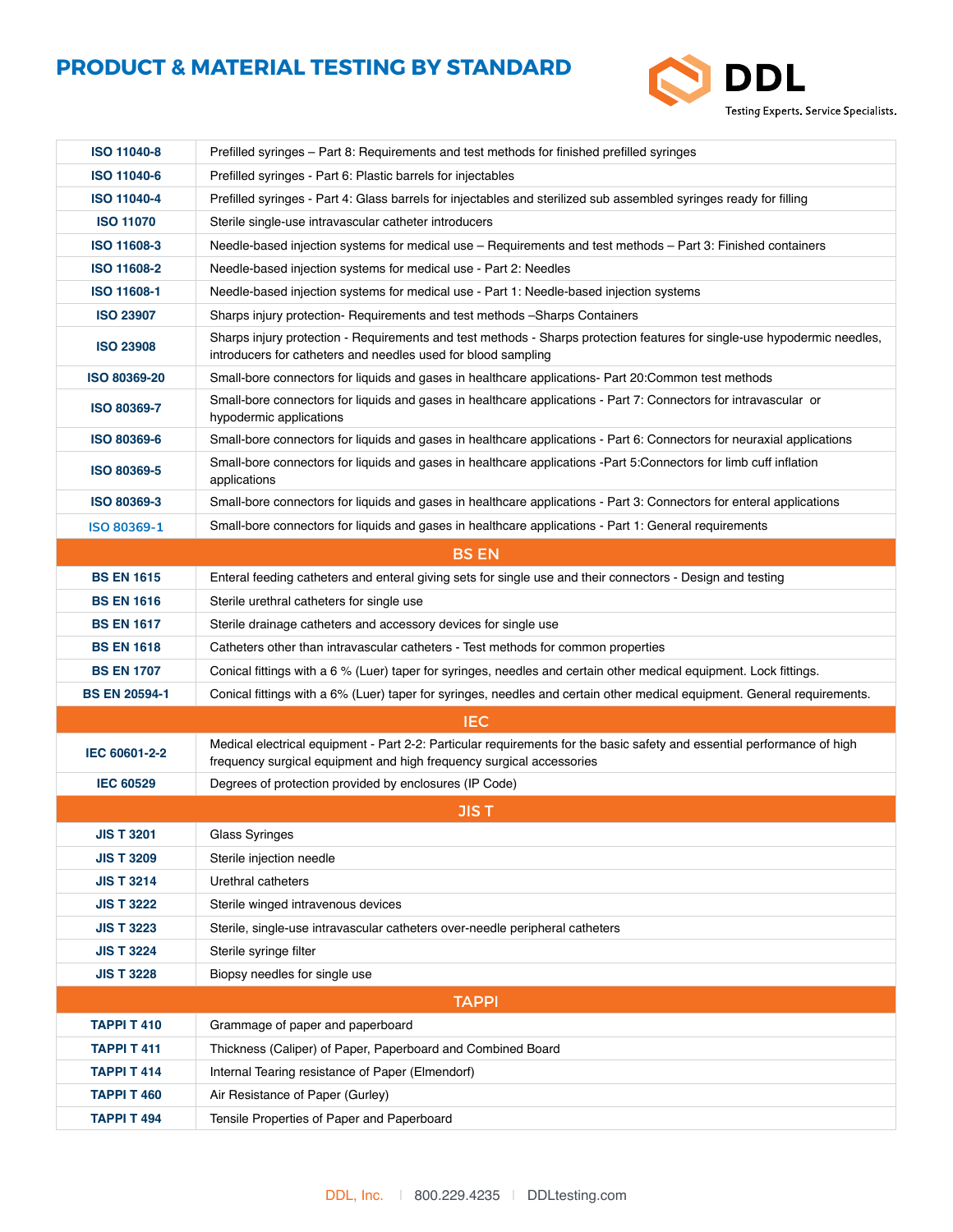

| <b>TAPPI T 807</b>                    | Bursting Strength of Paperboard and Linerboard                                                                                                                                            |  |
|---------------------------------------|-------------------------------------------------------------------------------------------------------------------------------------------------------------------------------------------|--|
| <b>TAPPIT 810</b>                     | Bursting Strength of Corrugated and Solid Fiberboard                                                                                                                                      |  |
| <b>TAPPI T 811</b>                    | Edgewise Compressive Strength of Corrugated Fiberboard (short column test)                                                                                                                |  |
| <b>TAPPI T 839</b>                    | Edgewise Compressive Strength of Corrugated Fiberboard using the Clamp Method                                                                                                             |  |
| <b>USP</b>                            |                                                                                                                                                                                           |  |
| <b>USP Suture</b><br><b>Monograph</b> | Suture Length                                                                                                                                                                             |  |
| USP < 861                             | <b>Suture Diameter</b>                                                                                                                                                                    |  |
| USP < 871                             | Suture Needle Attachment                                                                                                                                                                  |  |
| USP < 881                             | Suture Tensile Strength                                                                                                                                                                   |  |
| <b>California Location</b>            |                                                                                                                                                                                           |  |
|                                       | <b>ISO</b>                                                                                                                                                                                |  |
| ISO 80369-1                           | Small-bore connectors for liquids and gases in healthcare applications - Part 1: General requirements                                                                                     |  |
| <b>ISO 80369-6</b>                    | Small-bore connectors for liquids and gases in healthcare applications - Part 6: Connectors for neuraxial applications                                                                    |  |
| <b>ISO 80369-7</b>                    | Small-bore connectors for liquids and gases in healthcare applications - Part 7: Connectors for intravascular or<br>hypodermic applications                                               |  |
| <b>ISO 23908</b>                      | Sharps injury protection - Requirements and test methods - Sharps protection features for single-use hypodermic needles,<br>introducers for catheters and needles used for blood sampling |  |
| ISO 11608-1                           | hypodermic needles, introducers for catheters and needles used for blood sampling                                                                                                         |  |
| <b>ISO 11608-2</b>                    | Needle-based injection systems for medical use - Part 1: Needle-based injection systems                                                                                                   |  |
| <b>ISO 11070</b>                      | Needle-based injection systems for medical use - Part 2: Needles                                                                                                                          |  |
| <b>ISO 11040-4</b>                    | Sterile single-use intravascular catheter introducers                                                                                                                                     |  |